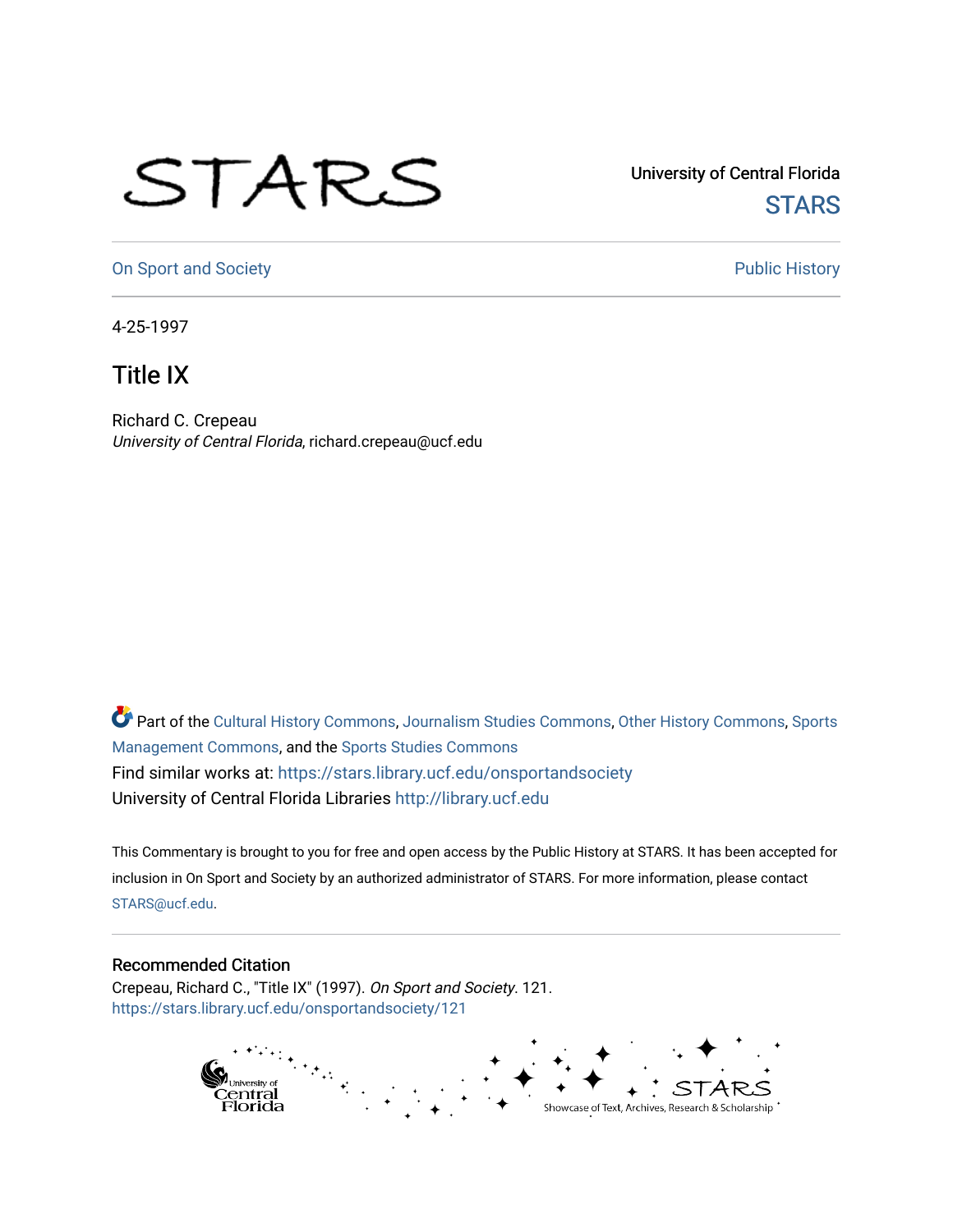## SPORT AND SOCIETY FOR H-ARETE APRIL 25, 1997

How many more times will the courts need to rule before university athletic administrators and presidents finally understand that Title IX really does mean that men's and women's sport must be dealt with on an equal basis? This, in effect, is what has been said for the fifth time by the courts, when The Supreme Court this week refused to hear the appeal by Brown University of a lower court ruling of last November.

At that time a three judge panel of the U.S. Circuit Court of Appeals ruled that cutting funding for two women's teams at Brown University had been an act of discrimination, and required the university to have "gender parity between its student body and its athletic lineup" or show progress towards that goal. The Circuit Court also ruled that this could be achieved either by increased funding for women's sports or decreased funding for men's sports.

The American Council on Education, sixty universities, and forty-nine members of Congress had joined Brown University's appeal of that decision.

The Supreme Court's action not to rule on the case in effect means the Circuit Court of Appeals' ruling will stand. This decision does not have the same power as it would have if the Supreme Court had made this as a positive ruling of its own, nonetheless it is significant.

Donna de Varona, Olympic gold medalist and past-president of the Women's Sports Foundation called it the "greatest single legal victory in the history of women's sports..." On the other side the prophets of doom and gloom warned that it could mean cutting men's sports or even cutting academic programs. I would bet on the latter before the former.

Men's football coaches, who theoretically have the most to lose on this issue because of the absurd size of college football squads, some running as high as 100 to 150, have been wringing their hands since the November ruling in the Brown University case. It will be interesting to see how many positions are ever really cut from college football squads at the major football institutions. Have you ever seen a competitive college game in which any team used more than fifty or sixty players, max?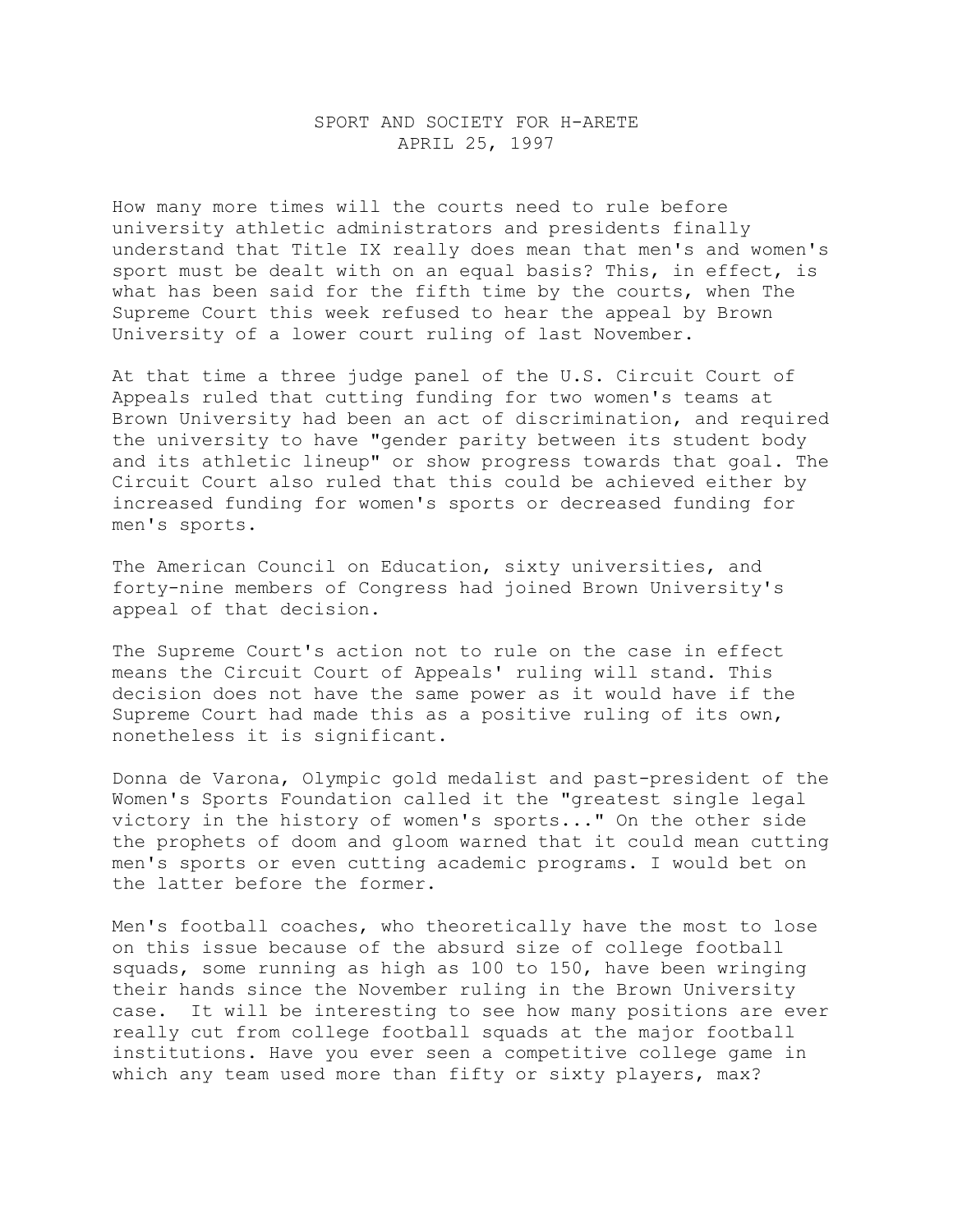What it is more likely to mean is larger and larger athletic budgets for those programs, and therefore more and greater need for revenue production. This will put more pressure on coaches to win, on athletic directors to turn a profit, and pressure on everyone to cheat and to sell themselves to the highest bidder. The forces of commercialism will increase geometrically and will increasingly affect women's sport.

The current argument over sport equity contains several contradictory assumptions which go to the heart of the century long debate over intercollegiate athletics. Intercollegiate athletics has always been justified on the grounds that it fit the ancient Greek ideals of balance, that it was part of the educational experience of students, and that it prepared the participants for life. In the more common parlance, it built character.

In its purest form physical activity may have these redeeming and educational qualities. If so the entire student body should share in such an experience, and not only vicariously. They have not.

Instead college sport and intercollegiate athletics evolved quickly into commercial spectacle and entertainment. It became an advertising arm of the university and a promotional tool for ambitious college presidents.

Never missing a beat the advocates of intercollegiate sport, including many college presidents, justified this commercial entertainment activity at an institution of higher learning on the grounds of the value of participation, competition, and physical culture, their version of the Greek ideal. This despite the fact that it affected a small minority of students, and despite the fact that intercollegiate athletics have little or no relation to the justification.

Thinking in terms of this phony justification of college sport, the courts see no reason why women should be denied an equal opportunity to its alleged benefits. In a sense the irony is rich, as college presidents, athletic directors, football coaches, and all those apologists for the corrupt commercial spectacle of intercollegiate athletics have been hoisted on the petard of their own specious arguments and those of their predecessors.

If it were a world in which right finally triumphs over the unsavory, the outcome of this struggle over Title IX would be a